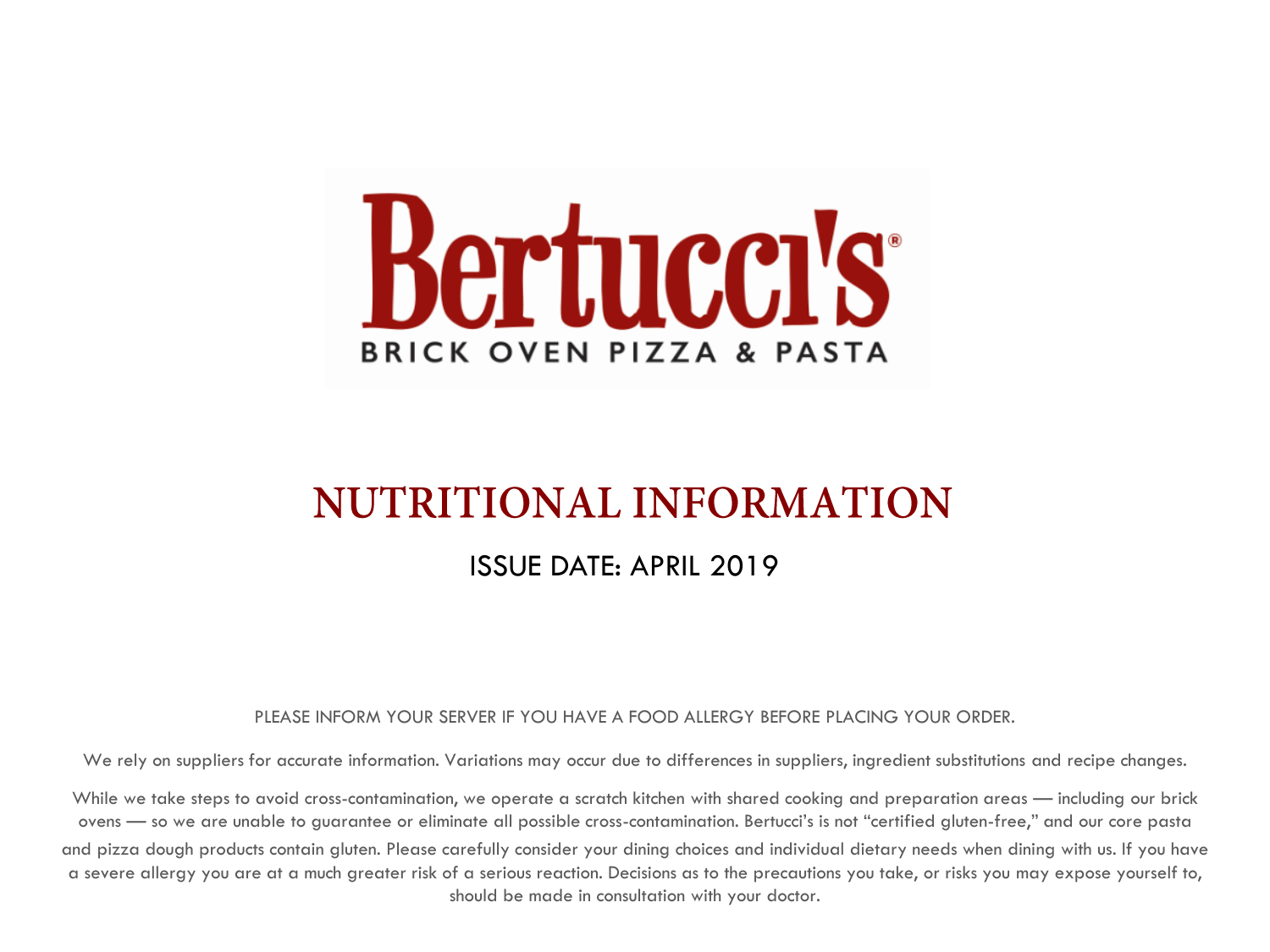| NUTRITIONAL INFORMATION                                                              | Vegetarian<br>(VT) | Gluten-<br>Senstive (GS)        | <b>Serving Size</b>                    | <b>Calories</b>                     | Fat                         | <b>Calories from Saturated Fat</b><br>(g) | Trans Fat (g)              | Cholesterol<br>(mg)        | Sodium (mg)  | Carb (g)                | Fiber (g)                        | Sugar (mg)                                | Protein (g)          |
|--------------------------------------------------------------------------------------|--------------------|---------------------------------|----------------------------------------|-------------------------------------|-----------------------------|-------------------------------------------|----------------------------|----------------------------|--------------|-------------------------|----------------------------------|-------------------------------------------|----------------------|
| Famous Fresh-Baked Rolls                                                             |                    |                                 | 1 roll                                 | 150                                 | 15                          | 1.5                                       | $\Omega$                   | $\mathbf 0$                | 290          | 29                      | $\mathbf{1}$                     | $\mathbf{1}$                              | $\Delta$             |
| <b>GREAT BEGINNINGS</b>                                                              | Vegetarian<br>(VT) | Gluten-<br><b>Senstive (GS)</b> | <b>Serving Size</b>                    | <b>Calories</b>                     | <b>Calories from</b><br>Fat | <b>Saturated Fat</b><br>(g)               | Trans Fat (g)              | <b>Cholesterol</b><br>(mg) | Sodium (mg)  | Carb (g)                | Fiber (g)                        | Sugar (mg)                                | Protein (g)          |
| Meatballs (5)                                                                        |                    |                                 | 1 Serving                              | 810                                 | 400                         | 13                                        | $\mathbf{1}$               | 125                        | 4170         | 56                      | 12                               | 29                                        | 52                   |
| Meatballs (8)                                                                        |                    |                                 | 1 Serving                              | 1230                                | 610                         | 21                                        | 1.5                        | 200                        | 6180         | 83                      | 17                               | 42                                        | 81                   |
| Classic Bruschetta with Burrata                                                      | VT                 |                                 | 1 Serving                              | 810                                 | 210                         | 2.5                                       | $^{\circ}$                 | $\mathbf 0$                | 1540         | 73                      | $\overline{4}$                   | 18                                        | 11                   |
| Antipasto                                                                            |                    |                                 | 1 Serving                              | 1230                                | 740<br>470                  | 22                                        | 0                          | 115                        | 4230         | 80                      | 9<br>6                           | 12                                        | 45                   |
| Brick Oven Spinach and Artichoke Dip<br>Grilled Chicken Tuscan Wings (8 pieces)      | VT                 |                                 | 1 Serving<br>8 pieces                  | 940<br>570                          | 280                         | 18<br>9                                   | 0.5<br>$\mathbf 0$         | 80<br>210                  | 2370<br>1330 | 88<br>28                | $\overline{2}$                   | 13<br>3                                   | 31<br>46             |
| Grilled Chicken Tuscan Wings (12 pieces)                                             |                    |                                 | 12 pieces                              | 860                                 | 420                         | 14                                        | $\pmb{0}$                  | 315                        | 2020         | 42                      | 3                                | $\overline{4}$                            | 69                   |
| Mozzarella Fritta                                                                    | VT                 |                                 | 1 Serving                              | 760                                 | 460                         | 15                                        | $\overline{1}$             | 65                         | 2060         | 54                      | 6                                | 10                                        | 25                   |
| Bertucci's Sampler                                                                   |                    |                                 | 1 Serving                              | 1240                                | 650                         | 23                                        | 1.5                        | 225                        | 4340         | 82                      | 12                               | 24                                        | 71                   |
| Pan Sauteed Mussels with Red Wine Sauce                                              |                    |                                 | 1 Serving                              | 1140                                | 480                         | 10                                        | $\mathsf 0$                | 250                        | 2490         | 49                      | 3                                | 26                                        | 112                  |
| Pan Sauteed Mussels with White Wine Sauce                                            |                    |                                 | 1 Serving                              | 1200                                | 570                         | 19                                        | 0.5                        | 290                        | 1930         | 39                      | $\mathbf 0$                      | 19                                        | 110                  |
| Fire-Roasted Tuscan Vegetables                                                       | VT                 |                                 | 1 Serving                              | 550                                 | 450                         | 6                                         | $\pmb{0}$                  | 5                          | 1420         | 25                      | 8                                | 9                                         | 5                    |
| Garlic Knots with Pomodoro                                                           | VT                 |                                 | 1 Serving                              | 860                                 | 438                         | 16                                        | $\mathbf{1}$               | 50                         | 770          | 89                      | $\overline{3}$                   | $\overline{3}$                            | 14                   |
| <b>FRESH SALADS, SOUPS &amp; SIDES</b>                                               | Vegetarian<br>(VT) | Gluten-<br>Senstive (GS)        | <b>Serving Size</b>                    | <b>Calories</b>                     | <b>Calories from</b><br>Fat | <b>Saturated Fat</b><br>(g)               | Trans Fat (g)              | <b>Cholesterol</b><br>(mg) | Sodium (mg)  | Carb (g)                | Fiber (g)                        | Sugar (mg)                                | Protein (g)          |
| <b>Fresh Entrée Salads</b>                                                           |                    |                                 |                                        |                                     |                             |                                           |                            |                            |              |                         |                                  |                                           |                      |
| Caesar Salad                                                                         |                    |                                 | 1 Serving                              | 540                                 | 380                         | 10                                        | $\mathbf 0$                | 30                         | 1280         | 28                      | 5                                | 5                                         | 14                   |
| Farmhouse Salad                                                                      | VT                 | GS<br>GS                        | 1 Serving                              | 540<br>80                           | 280<br>35                   | 13<br>$1.5\,$                             | $\mathsf 0$<br>$\mathsf 0$ | 60<br>5                    | 1100<br>180  | 45<br>10                | 8<br>$\overline{3}$              | 30<br>5                                   | 26<br>4              |
| Insalata<br><b>Salad Additions From the Grill</b>                                    |                    |                                 | 1 Serving                              |                                     |                             |                                           |                            |                            |              |                         |                                  |                                           |                      |
| <b>Grilled Chicken</b>                                                               |                    |                                 | 1 Serving                              | 190                                 | 100                         | $\overline{2}$                            | $\mathsf 0$                | 95                         | 500          | 1                       | $\mathsf 0$                      | 0                                         | 35                   |
| Grilled Salmon                                                                       |                    |                                 | 1 Serving                              | 550                                 | 380                         | $\overline{7}$                            | $\mathsf 0$                | 130                        | 600          | $\mathbf 0$             | $\Omega$                         | $\mathsf 0$                               | 44                   |
| Grilled Shrimp (8 pieces)                                                            |                    |                                 | 1 Serving                              | 210                                 | 140                         | $1.5\,$                                   | $\mathbf 0$                | 110                        | 780          | $\mathsf 0$             | 0                                | $\mathbf 0$                               | 17                   |
| <b>Classic Soups</b>                                                                 |                    |                                 |                                        |                                     |                             |                                           |                            |                            |              |                         |                                  |                                           |                      |
| Lentil (Cup)                                                                         | VT                 | GS                              | 1 Serving                              | 130                                 | 70                          | $\mathbf{1}$                              | $\mathbf 0$                | $\mathbf 0$                | 420          | 12                      | $\overline{a}$                   | $\overline{2}$                            | 3                    |
| Lentil (Bowl)                                                                        | VT                 | GS                              | 1 Serving                              | 250                                 | 140                         | $\overline{2}$<br>$\overline{\mathbf{3}}$ | $\mathsf 0$                | $\mathbf 0$                | 840          | 24                      | $\overline{7}$                   | 5                                         | $\overline{7}$       |
| Italian Sausage (Cup)                                                                |                    | GS                              | 1 Serving                              | 180<br>360                          | 70<br>130                   | 6                                         | $\mathbf 0$<br>$\mathbf 0$ | 25<br>55                   | 790<br>1570  | 20<br>41                | $\overline{1}$<br>$\mathbf{1}$   | $\mathbf{1}$<br>$\overline{2}$            | $\overline{7}$<br>15 |
| Italian Sausage (Bowl)<br>Creamy Tomato (Cup)                                        | VT                 | GS<br>GS                        | 1 Serving<br>1 Serving                 | 180                                 | 123                         | 9                                         | $\mathsf 0$                | 50                         | 1270         | $\overline{7}$          | $\mathsf 0$                      | 5                                         | 6                    |
| Creamy Tomato (Bowl)                                                                 | VT                 | GS                              | 1 Serving                              | 360                                 | 246                         | 18                                        | $\mathsf 0$                | 105                        | 2550         | 14                      | $\Omega$                         | 9                                         | 12                   |
| <b>Sides</b>                                                                         |                    |                                 |                                        |                                     |                             |                                           |                            |                            |              |                         |                                  |                                           |                      |
| Oven-Roasted Broccoli                                                                | VT                 |                                 | 1 Serving                              | 90                                  | 60                          | $\mathbf{1}$                              | $\mathbf 0$                | $\mathbf 0$                | 310          | 6                       | $\overline{2}$                   | 1                                         | $\overline{2}$       |
| Sauteed Spinach                                                                      | VT                 | GS                              | 1 Serving                              | 270                                 | 250                         | $\overline{\mathbf{3}}$                   | $\mathbf 0$                | $\mathbf 0$                | 290          | $\overline{\mathbf{3}}$ | $\mathbf{1}$                     | $\mathbf 0$                               | $\mathbf{1}$         |
| <b>Rosemary Roasted Potatoes</b>                                                     | VT                 | GS                              | 1 Serving                              | 520                                 | 290                         | 3.5                                       | $\Omega$                   | $\mathsf 0$                | 720          | 52                      | 6                                | 4                                         | 6                    |
| Meatballs (3)                                                                        |                    |                                 | 1 Serving                              | 470                                 | 240                         | 8                                         | 0.5                        | 75                         | 2420         | 32                      | $\overline{7}$                   | 17                                        | 31                   |
| <b>BRICK OVEN PIZZA</b><br>(Large = 8 Slices   Small = 6 Slices)                     | Vegetarian<br>(VT) | Gluten-<br>Senstive (GS)        | <b>Serving Size</b>                    | <b>Calories Per</b><br><b>Slice</b> | <b>Calories from</b><br>Fat | <b>Saturated Fat</b><br>(g)               | Trans Fat (g)              | <b>Cholesterol</b><br>(mg) | Sodium (mg)  | Carb (g)                | Fiber (g)                        | Sugar (mg)                                | Protein (g)          |
| Bertucci                                                                             |                    |                                 | Small - Per Slice                      | 190                                 | 80                          | 3.5                                       | $\mathsf 0$                | 20                         | 450          | 20                      | $\mathbf{1}$                     | $\overline{2}$                            | $\overline{7}$       |
|                                                                                      |                    |                                 | Large - Per Slice                      | 330                                 | 140                         | 6                                         | $\mathsf 0$                | 30                         | 790          | 35                      | $\overline{2}$                   | $\overline{\mathbf{3}}$                   | 12                   |
| <b>Roasted Vegetables</b>                                                            | VT                 |                                 | Small - Per Slice                      | 220                                 | 109<br>158                  | $\overline{3}$                            | $\mathsf 0$                | 9<br>12                    | 520          | 23                      | $\mathbf{1}$                     | $\overline{3}$<br>5                       | $\overline{7}$       |
|                                                                                      |                    |                                 | Large - Per Slice<br>Small - Per Slice | 360<br>220                          | 90                          | $\overline{4}$<br>3.5                     | $\mathsf 0$<br>$\mathbf 0$ | 20                         | 823<br>550   | 41<br>24                | $\overline{2}$<br>$\mathbf{1}$   | 7                                         | 10<br>10             |
| Sporkie                                                                              |                    |                                 | Large - Per Slice                      | 400                                 | 170                         | $\overline{7}$                            | $\mathbf 0$                | 40                         | 1000         | 43                      | $\overline{2}$                   | 10                                        | 18                   |
| Roasted Chicken & Broccoli (Silano)                                                  |                    |                                 | Small - Per Slice                      | 190                                 | 70                          | 2.5                                       | $\mathsf 0$                | 25                         | 480          | 21                      | $\mathbf{1}$                     | $\overline{2}$                            | 10                   |
|                                                                                      |                    |                                 | Large - Per Slice                      | 330                                 | 120                         | $\overline{5}$                            | $\mathsf 0$                | 40                         | 850          | 37                      | $\overline{z}$                   | $\overline{3}$                            | 17                   |
| Classic Margherita                                                                   | VT                 |                                 | Small - Per Slice<br>Large - Per Slice | 180<br>300                          | 70<br>110                   | $\overline{\mathbf{3}}$<br>4.5            | $\mathbf 0$<br>$\mathbf 0$ | $10\,$<br>15               | 320<br>530   | 20<br>36                | $\overline{1}$<br>$\overline{2}$ | $\overline{2}$<br>$\overline{\mathbf{3}}$ | $\overline{7}$<br>12 |
| Pucillo                                                                              |                    |                                 | Small - Per Slice                      | 200                                 | 90                          | 3                                         | $\mathsf 0$                | 15                         | 440          | 21                      | $\overline{1}$                   | 3                                         | $\overline{7}$       |
|                                                                                      |                    |                                 | Large - Per Slice                      | 340                                 | 140                         | 6                                         | $\mathsf 0$                | 30                         | 770          | 37                      | $\overline{2}$                   | 4                                         | 13                   |
| Fig & Prosciutto                                                                     |                    |                                 | Small - Per Slice                      | 240                                 | 117                         | 13                                        | 8                          | 0.16                       | 457          | 24                      | $\Omega$                         | $\overline{7}$                            | $\overline{7}$       |
|                                                                                      |                    |                                 | Large - Per Slice<br>Small - Per Slice | 400<br>180                          | 179<br>109                  | 12<br>6                                   | 0.25<br>$\mathbf 0$        | 69<br>16                   | 763<br>213   | 43<br>20                | 10<br>$\mathbf{1}$               | 11<br>$\overline{2}$                      | 12<br>9              |
| Bruschetta & Burrata                                                                 |                    |                                 | Large - Per Slice                      | 290                                 | 178                         | $\overline{7}$                            | $\Omega$                   | 18                         | 516          | 37                      | $\overline{1}$                   | $\overline{3}$                            | 13                   |
| <b>CRAFT YOUR OWN PIZZA</b><br>$\text{(Large = 8 SLLCES}   \text{Small} = 6 SLLCES)$ | Vegetarian<br>(VT) | Gluten-<br>Senstive (GS)        | <b>Serving Size</b>                    | <b>Calories Per</b><br><b>Slice</b> | <b>Calories from</b><br>Fat | <b>Saturated Fat</b><br>(g)               | Trans Fat (g)              | <b>Cholesterol</b><br>(mg) | Sodium (mg)  | Carb (g)                | Fiber (g)                        | Sugar (mg)                                | Protein (g)          |
| Cheese (base pizza)                                                                  | VT                 |                                 | Small - Per Slice                      | 160                                 | 60                          | 2.5                                       | $\mathsf 0$                | 10                         | 360          | 20                      | $\mathbf{1}$                     | 2                                         | 6                    |
|                                                                                      |                    |                                 | Large - Per Slice                      | 280                                 | 100                         | $\overline{4}$                            | $\mathbf 0$                | 20                         | 620          | 35                      | $\overline{2}$                   | $\overline{3}$                            | 10                   |
| *** FOR PIZZAS SUBSTITUTE Cauliflower Crust***                                       |                    |                                 |                                        |                                     |                             |                                           |                            |                            |              |                         |                                  |                                           |                      |
| Cauliflower Crust (Small Only)                                                       | VT                 | GS                              | Small - Per Slice                      | 55                                  | $\overline{2}$              | $\Omega$                                  | $\Omega$                   | 5                          | 44           | $\overline{7}$          | $\Omega$                         | $\mathbf 0$                               | $\mathbf{1}$         |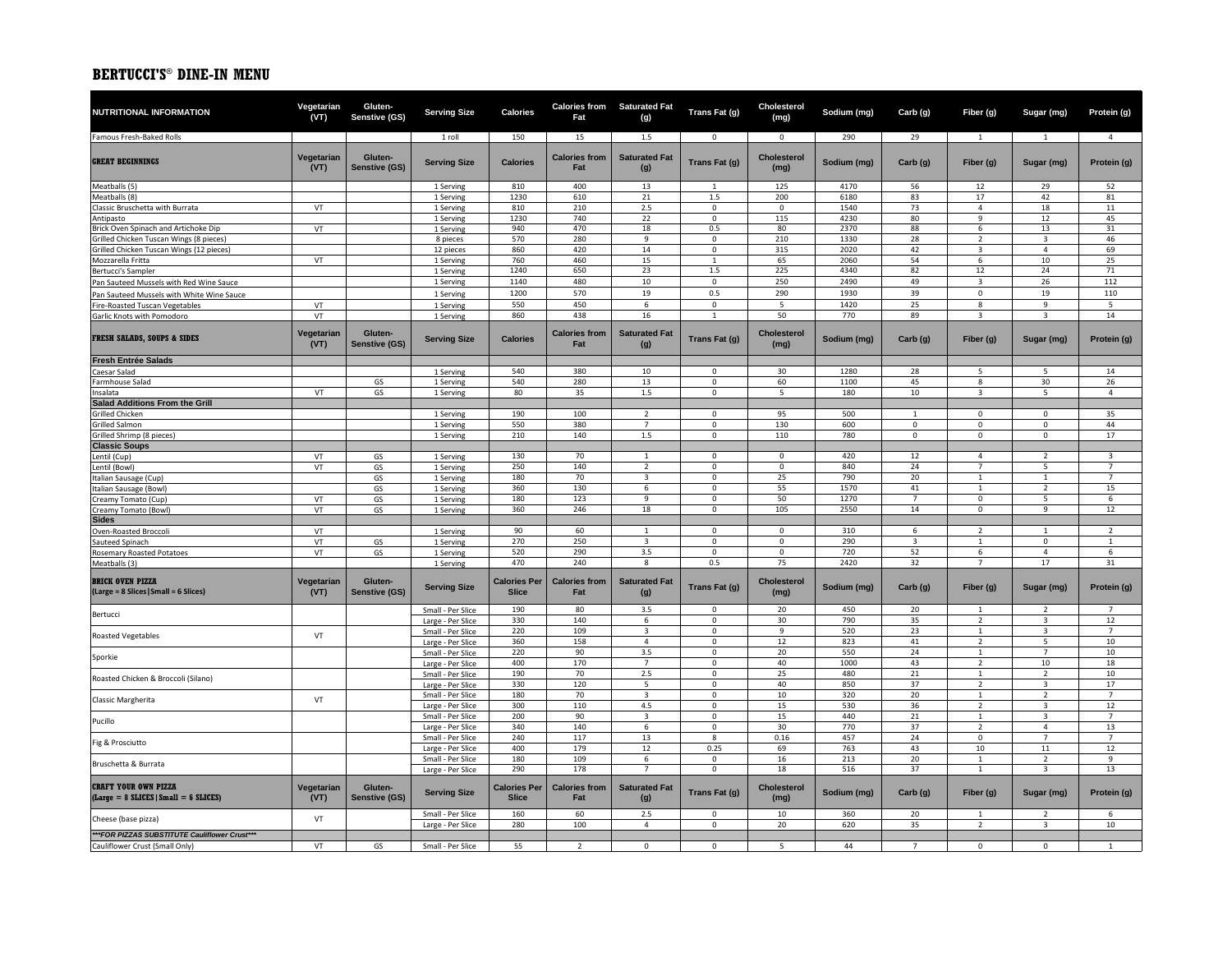| NUTRITIONAL INFORMATION                                | Vegetarian<br>(VT) | Gluten-<br>Senstive (GS) | <b>Serving Size</b> | Calories             | Fat                         | Calories from Saturated Fat<br>(g) | Trans Fat (g)              | Cholesterol<br>(mg)        | Sodium (mg)         | Carb (g)                     | Fiber (g)                   | Sugar (mg)                 | Protein (g)                 |
|--------------------------------------------------------|--------------------|--------------------------|---------------------|----------------------|-----------------------------|------------------------------------|----------------------------|----------------------------|---------------------|------------------------------|-----------------------------|----------------------------|-----------------------------|
| <b>PIZZA TOPPINGS</b>                                  |                    |                          |                     | <b>Cal per Slice</b> | <b>Calories from</b><br>Fat | <b>Saturated Fat</b><br>(g)        | Trans Fat (g)              | <b>Cholesterol</b><br>(mg) | Sodium (mg)         | Carb (g)                     | Fiber (g)                   | Sugar (mg)                 | Protein (g)                 |
| Veggies - Small Pizza                                  |                    |                          |                     |                      |                             |                                    |                            |                            |                     |                              |                             |                            |                             |
| Chopped Cherry Peppers                                 |                    |                          |                     | $\mathsf 0$          | $\mathbf 0$                 | $\mathsf 0$                        | $\mathsf 0$                | $\mathbf 0$                | 15                  | $\mathsf 0$                  | $\mathsf 0$                 | $\mathsf 0$                | $\mathsf 0$                 |
| Broccoli                                               |                    |                          |                     | 35                   | 25                          | $\mathsf 0$                        | $\mathsf 0$                | $\mathbf 0$                | 130                 | $\overline{2}$               | $\mathbf{1}$                | $\mathbf 0$                | $\mathbf{1}$                |
| <b>Sliced Mushrooms</b>                                |                    |                          |                     | $\Omega$             | $\mathbf 0$                 | $\mathbf 0$                        | $\mathbf 0$                | $\mathbf{0}$               | $\Omega$            | $\mathbf 0$                  | $\mathbf 0$                 | $\Omega$                   | $\mathbf 0$                 |
| <b>Bell Peppers</b>                                    |                    |                          |                     | $\mathbf 0$          | $\mathsf{O}\xspace$         | $\mathbf 0$                        | $\mathsf 0$                | $\mathbf 0$                | $\mathsf{O}\xspace$ | $\mathbf{1}$                 | $\mathsf 0$                 | $\mathsf{O}\xspace$        | $\mathsf 0$                 |
| Onions                                                 |                    |                          |                     | 5                    | $\mathbf 0$                 | $\mathbf 0$                        | $\mathbf 0$                | $\mathbf 0$                | 0                   | $\mathbf{1}$                 | $\mathbf 0$                 | 1                          | $\mathsf{O}\xspace$         |
| Diced Plum Tomatoes                                    |                    |                          |                     | 20                   | 15                          | $\mathbf 0$                        | $\mathbf 0$                | $\mathbf 0$                | 105                 | <sup>1</sup>                 | $\mathbf 0$                 | $\mathbf 0$                | $\mathbf 0$                 |
| Spinach                                                |                    |                          |                     | 15                   | $\overline{2}$              | $\mathsf 0$                        | $\mathbf 0$                | $\mathbf 0$                | 25                  | $\mathbf{1}$                 | $\mathsf{O}\xspace$         | $\mathbf{1}$               | $\mathsf{O}\xspace$         |
| <b>Basil Pesto</b>                                     |                    |                          |                     | 20                   | $\overline{2}$              | $\mathbf{1}$                       | $\mathsf 0$                | $\overline{2}$             | $\overline{2}$      | $\mathbf{1}$                 | $\mathsf{O}\xspace$         | $\mathsf{O}\xspace$        | $\mathbf{1}$                |
| <b>Brick Oven Roasted - Small Pizza</b>                |                    |                          |                     |                      |                             |                                    |                            |                            |                     |                              |                             |                            |                             |
| <b>Roasted Garlic</b>                                  |                    |                          |                     | 15                   | 5                           | $\mathbf 0$                        | $\mathbf 0$                | $\mathbf 0$                | 40                  | $\overline{2}$               | $\mathsf 0$                 | $\mathsf 0$                | $\mathsf{O}\xspace$         |
| <b>Roasted Black Olives</b>                            |                    |                          |                     | 30                   | 30                          | $\mathsf 0$                        | $\mathsf 0$                | $\mathbf 0$                | 115                 | 1                            | $\mathsf 0$                 | $\mathbf 0$                | $\mathbf 0$                 |
| Roasted Zucchini                                       |                    |                          |                     | 25                   | 20                          | $\mathsf 0$                        | $\mathsf 0$                | $\mathbf 0$                | 45                  | <sup>1</sup>                 | $\mathbf 0$                 | $\mathbf 0$                | $\mathbf 0$                 |
| Roasted Bell Peppers                                   |                    |                          |                     | 15                   | 10                          | $\mathsf 0$                        | $\mathbf 0$                | $\mathbf 0$                | 55                  | $\mathbf{1}$                 | $\mathsf 0$                 | $\mathbf 0$                | $\mathsf 0$                 |
| <b>Caramelized Onions</b>                              |                    |                          |                     | 10                   | 5                           | $\mathsf 0$                        | $\mathsf 0$                | $\mathbf 0$                | 20                  | 1                            | $\mathsf{O}\xspace$         | 1                          | $\mathsf 0$                 |
| Roasted Artichokes                                     |                    |                          |                     | 20                   | 15                          | $\mathsf 0$                        | $\mathbf 0$                | $\mathbf 0$                | 65                  | $\mathbf{1}$                 | $\mathsf{O}\xspace$         | $\mathsf{O}\xspace$        | $\mathsf 0$                 |
| Roasted Eggplant                                       |                    |                          |                     | 90                   | 80                          | 1                                  | $\mathbf 0$                | $\mathbf{0}$               | 120                 | $\overline{4}$               | $\mathbf{1}$                | $\mathbf{1}$               | $\mathbf{0}$                |
| Meats & Cheese - Small Pizza                           |                    |                          |                     |                      |                             |                                    |                            |                            |                     |                              |                             |                            |                             |
| Sweet Italian Sausage                                  |                    |                          |                     | 30                   | 20                          | 1                                  | $\mathsf 0$                | 5                          | 65                  | $\mathsf 0$                  | $\mathbf{0}$                | $\mathbf 0$                | $\mathbf{1}$                |
| Meatballs                                              |                    |                          |                     | 30                   | 15                          | 0.5                                | $\mathbf 0$                | 10                         | 90                  | $\mathbf{1}$                 | $\mathbf 0$                 | 0                          | $\overline{3}$              |
| Fresh Mozzarella                                       |                    |                          |                     | 20                   | 15                          | 1                                  | $\mathbf 0$                | 5                          | 60                  | $\mathsf 0$                  | $^{\circ}$                  | 0                          | 1                           |
| Pepperoni                                              |                    |                          |                     | 15                   | 15                          | 0.5                                | $\mathbf 0$                | 5                          | 65                  | $\mathbf 0$                  | $\mathsf{O}\xspace$         | $\mathsf{O}\xspace$        | $\mathbf{1}$                |
| Chicken                                                |                    |                          |                     | 35                   | 15                          | $\mathbf 0$                        | $\mathbf 0$                | 10                         | 65                  | $\mathsf 0$                  | $\mathbf 0$                 | $\mathbf 0$                | $\overline{4}$              |
| Prosciutto                                             |                    |                          |                     | 20                   | 15                          | $\mathsf 0$                        | $\mathsf 0$                | 5                          | 50                  | $\mathbf 0$                  | $\mathsf 0$                 | $\mathbf 0$                | $\overline{2}$              |
| Ricotta                                                |                    |                          |                     | 50                   | 20                          | $\mathbf{1}$                       | $\mathsf 0$                | 10                         | 180                 | 5                            | $\mathbf 0$                 | 5                          | $\overline{3}$              |
| Gorgonzola                                             |                    |                          |                     | 10                   | 15                          | 0.5                                | $\mathsf 0$                | 10                         | 90                  | $\mathbf{1}$                 | $\mathbf 0$                 | $\mathsf 0$                | $\overline{\mathbf{3}}$     |
| Veggies - Large Pizza                                  |                    |                          |                     |                      |                             |                                    |                            |                            |                     |                              |                             |                            |                             |
| Broccoli                                               |                    |                          |                     | 50                   | 35                          | $\mathsf 0$                        | $\mathsf 0$                | $\mathbf 0$                | 190                 | $\overline{4}$               | $\overline{2}$              | $\mathbf{1}$               | $\mathbf{1}$                |
| Sliced Mushrooms                                       |                    |                          |                     | $\mathsf 0$          | $\mathbf 0$                 | $\mathsf 0$                        | $\mathbf 0$                | $\mathbf 0$                | $\mathbf 0$         | $\mathbf 0$                  | $\mathsf 0$                 | $\mathbf 0$                | $\mathbf 0$                 |
| <b>Bell Peppers</b>                                    |                    |                          |                     | 5                    | $\mathsf 0$                 | $\mathsf 0$                        | $\mathbf 0$                | $\mathbf 0$                | $\mathsf{O}\xspace$ | $\mathbf{1}$                 | $\mathbf 0$                 | $\mathbf{1}$               | $\mathsf 0$                 |
| Onions                                                 |                    |                          |                     | 5                    | $\mathbf{0}$                | $\mathbf 0$                        | $\mathbf 0$                | $\mathbf 0$                | 0                   | $\overline{2}$               | $\mathbf 0$                 | $\mathbf{1}$               | $\mathbf 0$                 |
| Spinach                                                |                    |                          |                     | 5                    | $\mathbf 0$<br>$\mathbf 0$  | $\mathbf 0$<br>$\mathsf 0$         | $\mathbf 0$<br>$\mathsf 0$ | $\mathbf 0$                | 15<br>25            | $\mathbf{1}$<br><sup>1</sup> | $\mathsf 0$<br>$\mathbf{0}$ | $\mathbf 0$                | $\mathbf{1}$<br>$\mathbf 0$ |
| Chopped Cherry Peppers                                 |                    |                          |                     | $\mathbf 0$<br>5     | $\mathbf 0$                 | $\mathsf 0$                        | $\mathsf 0$                | $\mathsf 0$<br>$\mathbf 0$ | $\mathsf 0$         | $\mathbf{1}$                 | $\mathbf 0$                 | $\mathsf 0$<br>$\mathsf 0$ | $\mathsf 0$                 |
| <b>Basil Pesto</b><br>Brick Oven Roasted - Large Pizza |                    |                          |                     |                      |                             |                                    |                            |                            |                     |                              |                             |                            |                             |
| Roasted Garlic                                         |                    |                          |                     | 20                   | 5                           | $\mathbf 0$                        | $\mathsf 0$                | $\mathbf 0$                | 60                  | $\overline{\mathbf{3}}$      | $\mathbf 0$                 | $\mathsf 0$                | $\mathbf{1}$                |
| Roasted Artichokes                                     |                    |                          |                     | 30                   | 25                          | $\mathsf 0$                        | $\mathbf 0$                | $\mathbf 0$                | 95                  | $\mathbf{1}$                 | $\overline{1}$              | $\mathbf 0$                | $\mathsf 0$                 |
| Roasted Black Olives                                   |                    |                          |                     | 50                   | 45                          | $\mathbf 0$                        | $\mathsf 0$                | $\mathbf 0$                | 170                 | $\mathbf{1}$                 | $\mathbf{1}$                | $\mathbf 0$                | $\mathbf{1}$                |
| <b>Roasted Eggplant</b>                                |                    |                          |                     | 140                  | 120                         | 1.5                                | $\mathbf 0$                | $\mathbf 0$                | 180                 | 6                            | $\overline{2}$              | $\overline{2}$             | $\mathbf{1}$                |
| Roasted Bell Peppers                                   |                    |                          |                     | 20                   | 15                          | $\mathbf 0$                        | $\mathbf 0$                | $\mathbf 0$                | 85                  | $\overline{2}$               | $\mathbf 0$                 | $\mathbf{1}$               | $\mathsf{O}\xspace$         |
| Roasted Zucchini                                       |                    |                          |                     | 35                   | 30                          | $\mathbf 0$                        | $\mathsf 0$                | $\mathbf 0$                | 70                  | <sup>1</sup>                 | $\mathbf 0$                 | $\mathbf 0$                | $\mathbf 0$                 |
| <b>Caramelized Onions</b>                              |                    |                          |                     | 20                   | 10                          | $\mathsf 0$                        | $\mathbf 0$                | $\mathbf 0$                | 30                  | $\overline{2}$               | $\mathsf{O}\xspace$         | $\mathbf{1}$               | $\mathsf 0$                 |
| Meats & Cheese - Large Pizza                           |                    |                          |                     |                      |                             |                                    |                            |                            |                     |                              |                             |                            |                             |
| Chicken                                                |                    |                          |                     | 50                   | 20                          | $\mathbf 0$                        | $\mathbf{0}$               | 20                         | 100                 | $\mathsf 0$                  | $\mathbf{0}$                | $\mathbf 0$                | 6                           |
| Pepperoni                                              |                    |                          |                     | 25                   | 20                          | $\mathbf{1}$                       | $\mathbf 0$                | $\overline{\phantom{a}}$   | 95                  | $\mathbf 0$                  | $\mathsf{O}\xspace$         | $\overline{0}$             | $\mathbf{1}$                |
| Prosciutto                                             |                    |                          |                     | 30                   | 20                          | 0.5                                | $\mathsf 0$                | 10                         | 240                 | $\mathbf 0$                  | $\Omega$                    | 0                          | $\overline{2}$              |
| Sweet Italian Sausage                                  |                    |                          |                     | 45                   | 35                          | 1.5                                | $\mathbf 0$                | 10                         | 100                 | $\mathbf 0$                  | $\mathbf 0$                 | $\mathbf 0$                | $\overline{2}$              |
| Meatballs                                              |                    |                          |                     | 50                   | 25                          | $\mathbf{1}$                       | $\mathbf 0$                | 10                         | 135                 | $\overline{1}$               | $\mathbf 0$                 | $\mathbf{0}$               | $\overline{4}$              |
| Gorgonzola                                             |                    |                          |                     | 56                   | $\overline{4}$              | $\overline{\mathbf{3}}$            | 1                          | 15                         | 141                 | $\mathbf 0$                  | $\mathsf 0$                 | $\mathsf 0$                | 24                          |
| Ricotta                                                |                    |                          |                     | 150                  | 50                          | 3.5                                | $\mathbf 0$                | 25                         | 550                 | 15                           | $\Omega$                    | 15                         | 10                          |
| Fresh Mozzarella                                       |                    |                          |                     | 5                    | $\mathsf 0$                 | $\mathsf 0$                        | $\mathbf 0$                | $\mathsf 0$                | 230                 | $\mathbf 0$                  | $\mathbf 0$                 | $\mathsf 0$                | $\mathbf{1}$                |
| <b>CALZONES</b>                                        | Vegetarian<br>(VT) | Gluten-<br>Senstive (GS) | <b>Serving Size</b> | <b>Calories</b>      | <b>Calories from</b><br>Fat | <b>Saturated Fat</b><br>(g)        | Trans Fat (g)              | <b>Cholesterol</b><br>(mg) | Sodium (mg)         | Carb (g)                     | Fiber (g)                   | Sugar (mg)                 | Protein (g)                 |
| Meatballs                                              |                    |                          | 1 Serving           | 990                  | 390                         | 17                                 | $\mathbf{1}$               | 115                        | 2760                | 101                          | 6                           | 25                         | 50                          |
| <b>Roasted Vegetables</b>                              | VT                 |                          | 1 Serving           | 1070                 | 530                         | 16                                 | $\mathbf 0$                | 50                         | 2860                | 105                          | 9                           | 27                         | 34                          |
| Craft Your Own, Base Only                              |                    |                          | 1 Serving           | $720+$               | 230                         | 12                                 | 0.5                        | 65                         | 2090                | 93                           | 5                           | 23                         | 33                          |
|                                                        |                    | $\frac{1}{2}$            |                     |                      |                             |                                    |                            |                            |                     |                              |                             |                            |                             |

*\*Craft Your Own Calzone calories based on added toppings - refer to "PIZZA TOPPINGS" for individual calories*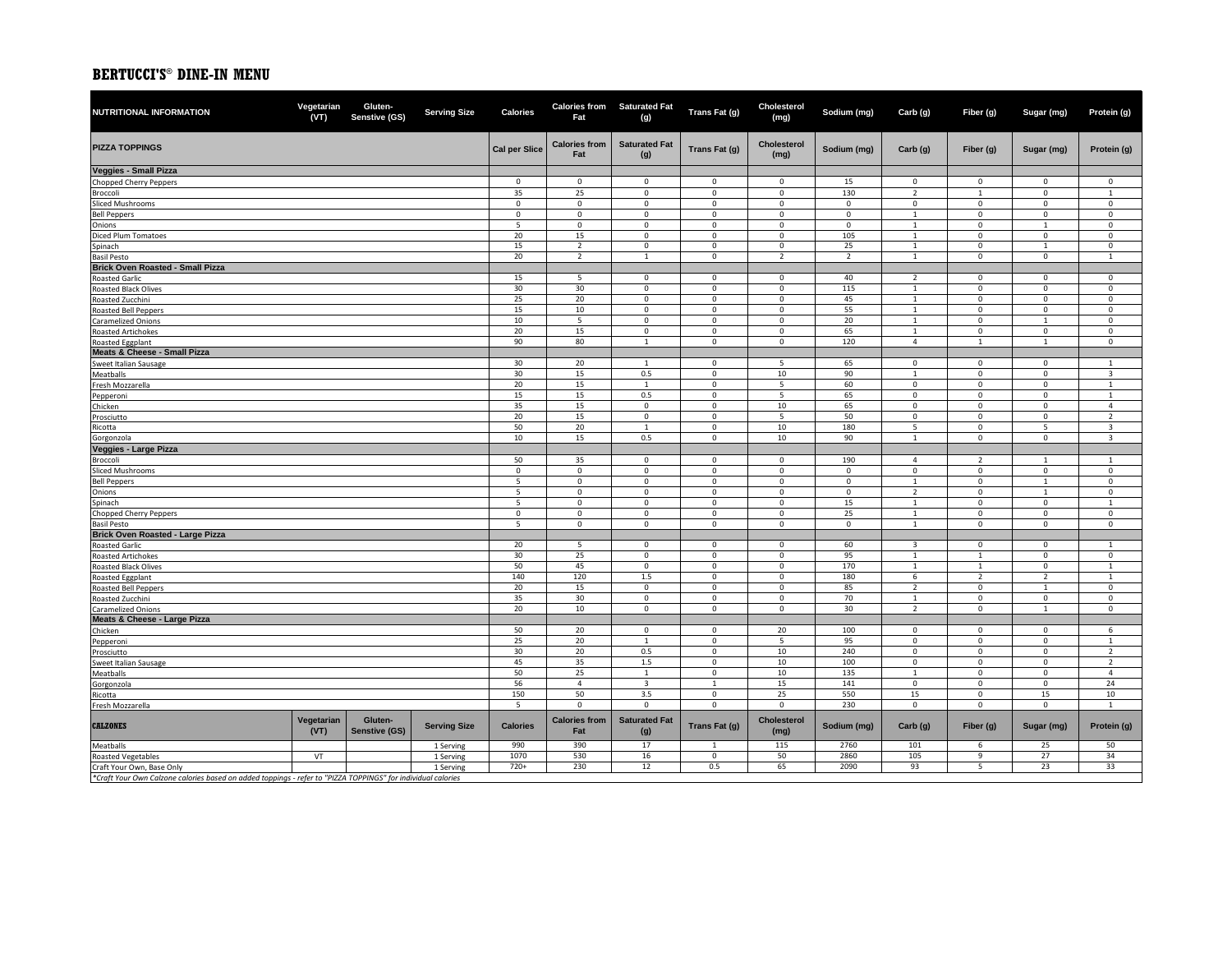| NUTRITIONAL INFORMATION                                 | Vegetarian<br>(VT) | Gluten-<br>Senstive (GS) | <b>Serving Size</b>    | <b>Calories</b> | Fat                         | <b>Calories from Saturated Fat</b><br>(g) | Trans Fat (g)             | Cholesterol<br>(mg)        | Sodium (mg)  | Carb (g)                | Fiber (g)                        | Sugar (mg)                       | Protein (g)    |
|---------------------------------------------------------|--------------------|--------------------------|------------------------|-----------------|-----------------------------|-------------------------------------------|---------------------------|----------------------------|--------------|-------------------------|----------------------------------|----------------------------------|----------------|
| <b>ENTRÉE SPECIALITA</b>                                | Vegetarian<br>(VT) | Gluten-<br>Senstive (GS) | <b>Serving Size</b>    | <b>Calories</b> | <b>Calories from</b><br>Fat | <b>Saturated Fat</b><br>(g)               | Trans Fat (g)             | <b>Cholesterol</b><br>(mg) | Sodium (mg)  | Carb (g)                | Fiber (g)                        | Sugar (mg)                       | Protein (g)    |
| Chicken Parma                                           |                    |                          | 1 Serving              | 1360            | 630                         | 20                                        | $\overline{1}$            | 195                        | 3170         | 105                     | 10                               | 14                               | 78             |
| Grilled Chicken Marsala                                 |                    |                          | 1 Serving              | 1000            | 520                         | 8                                         | $\mathbf{0}$              | 145                        | 2150         | 51                      | 8                                | 8                                | 61             |
| Chicken Piccata                                         |                    |                          | 1 Serving              | 1410            | 820                         | 33                                        | 1.5                       | 265                        | 2350         | 80                      | 5                                | $\overline{4}$                   | 64             |
| <b>Baked Chicken Gratinati</b>                          |                    |                          | 1 Serving              | 1530            | 580                         | 32                                        | 1.5                       | 310                        | 3590         | 144                     | 9                                | 16                               | 85             |
| Mushroom & Prosciutto Risotto                           |                    |                          | 1 Serving              | 1430            | 740                         | 40                                        | 0.5                       | 350                        | 3180         | 174                     | $\overline{4}$                   | 12                               | 42             |
| Grilled Shrimp Rissoto Formaggi<br>Grilled Salmon       |                    | GS<br>GS                 | 1 Serving<br>1 Serving | 1270<br>1160    | 407<br>830                  | 26<br>12                                  | 0.5<br>$\mathbf 0$        | 365<br>130                 | 2450<br>1380 | 170<br>37               | $\mathsf 0$<br>5                 | $\overline{2}$<br>$\overline{3}$ | 53<br>49       |
| Roasted Eggplant Pomodoro                               | VT                 |                          | 1 Serving              | 770             | 590                         | 8                                         | $\mathbf 0$               | 5                          | 2110         | 44                      | 13                               | 19                               | $\mathbf{q}$   |
| <b>PASTA CLASSICS</b>                                   | Vegetarian<br>(VT) | Gluten-<br>Senstive (GS) | <b>Serving Size</b>    | <b>Calories</b> | <b>Calories from</b><br>Fat | <b>Saturated Fat</b><br>(g)               | Trans Fat (g)             | <b>Cholesterol</b><br>(mg) | Sodium (mg)  | Carb (g)                | Fiber (g)                        | Sugar (mg)                       | Protein (g)    |
| Spaghetti & Meatballs                                   |                    |                          | 1 Serving              | 1360            | 380                         | 12                                        | 0.5                       | 100                        | 4300         | 181                     | 19                               | 30                               | 68             |
| Spaghetti Pomodoro                                      | VT                 |                          | 1 Serving              | 790             | 90                          | $\overline{2}$                            | $\mathbf 0$               | $\mathsf 0$                | 1620         | 145                     | 12                               | 12                               | 29             |
| Spaghetti & Meat Sauce                                  |                    |                          | 1 Serving              | 960             | 210                         | $\mathbf{8}$                              | $\mathsf 0$               | 55                         | 1800         | 144                     | 11                               | 8                                | 38             |
| Rigatoni, Broccoli and Chicken                          |                    |                          | 1 Serving              | 1450            | 740                         | 27                                        | $1.5\,$                   | 195                        | 2640         | 116                     | 10                               | 8                                | 62             |
| Lasagna Rustica                                         |                    |                          | 1 Serving              | 1220            | 500                         | 27                                        | $\mathbf{1}$              | 240                        | 3380         | 111                     | 8                                | 38                               | 68             |
| Four Cheese Ravioli with Pomodoro                       | VT                 |                          | 1 Serving              | 870<br>1030     | 350<br>470                  | 19                                        | 1.5                       | 185<br>235                 | 2500<br>2670 | 89<br>87                | 8<br>$\overline{7}$              | 15                               | 40<br>49       |
| Four Cheese Ravioli with Meat Sauce                     |                    |                          | 1 Serving              |                 |                             | 25                                        | 1.5                       |                            |              |                         |                                  | ${\bf 11}$                       |                |
| Shrimp Scampi                                           |                    |                          | 1 Serving              | 1140<br>720     | 610<br>180                  | 19<br>8                                   | 0.5<br>$\mathbf 0$        | 280<br>255                 | 2520<br>1920 | 78<br>83                | 6<br>$\overline{7}$              | 4<br>9                           | 51<br>51       |
| Shrimp Rossini<br>Fettuccine Alfredo                    | VT                 |                          | 1 Serving<br>1 Serving | 1000            | 490                         | 33                                        | $\overline{2}$            | 220                        | 2300         | 98                      | -6                               | 9                                | 28             |
| Fettuccine Alfredo with Grilled Chicken                 |                    |                          | 1 Serving              | 1190            | 560                         | 35                                        | $\overline{2}$            | 290                        | 2670         | 99                      | 6                                | 9                                | 54             |
| Fettuccine Alfredo with Shrimp                          |                    |                          | 1 Serving              | 1170            | 510                         | 33                                        | $\overline{z}$            | 440                        | 2810         | 98                      | 6                                | 9                                | 60             |
| Rigatoni Abruzzi                                        |                    |                          | 1 Serving              | 1100            | 540                         | 14                                        | $\mathbf 0$               | 75                         | 2750         | 105                     | 12                               | 16                               | 37             |
| LUNCH                                                   |                    |                          |                        |                 |                             |                                           |                           |                            |              |                         |                                  |                                  |                |
| <b>LUNCH MENU</b>                                       | Vegetarian<br>(VT) | Gluten-<br>Senstive (GS) | <b>Serving Size</b>    | <b>Calories</b> | <b>Calories from</b><br>Fat | <b>Saturated Fat</b><br>(g)               | Trans Fat (g)             | <b>Cholesterol</b><br>(mg) | Sodium (mg)  | Carb (g)                | Fiber (g)                        | Sugar (mg)                       | Protein (g)    |
| <b>Fresh Salads</b>                                     |                    |                          |                        |                 |                             |                                           |                           |                            |              |                         |                                  |                                  |                |
| Insalata                                                | VT                 | GS                       | 1 Serving              | 45              | 20<br>230                   | 0.5                                       | $\mathbf{0}$              | $\mathbf 0$                | 100<br>790   | 5                       | $\overline{2}$                   | 3                                | $\overline{2}$ |
| Caesar Salad<br>Farmhouse Salad                         |                    | GS                       | 1 Serving              | 310<br>270      | 140                         | 5<br>6                                    | $^{\circ}$<br>$\mathbf 0$ | 15<br>30                   | 550          | $16\,$<br>23            | $\overline{4}$<br>$\overline{4}$ | 3<br>15                          | 6<br>13        |
| <b>Salad Additions From the Grill</b>                   |                    |                          | 1 Serving              |                 |                             |                                           |                           |                            |              |                         |                                  |                                  |                |
| Grilled Chicken                                         |                    |                          | 1 Serving              | 190             | 100                         | $\overline{2}$                            | $\mathbf 0$               | 95                         | 500          | $\mathbf{1}$            | $\mathsf 0$                      | $\mathbf 0$                      | 35             |
| Grilled Salmon                                          |                    |                          | 1 Serving              | 550             | 380                         | $\overline{7}$                            | $\mathsf 0$               | 130                        | 600          | $\mathbf 0$             | $\mathbf 0$                      | $\mathsf 0$                      | 44             |
| Grilled Shrimp (6 pieces)                               |                    |                          | 1 Serving (6 pieces)   | 160             | 130                         | 14                                        | 1.5                       | $\mathsf 0$                | 75           | $\overline{\mathbf{0}}$ | $\mathbf 0$                      | $\mathbf 0$                      | $\mathbf 0$    |
| Sandwiches (all served on freshly-baked foccacia bread) |                    |                          |                        |                 |                             |                                           |                           |                            |              |                         |                                  |                                  |                |
| Meatball                                                |                    |                          | 1 Serving              | 770             | 290                         | 12                                        | 0.5                       | 85                         | 1860         | 66                      | $\overline{4}$                   | 8                                | 35             |
| Grilled Marengo Chicken                                 |                    |                          | 1 Serving              | 1040            | 560                         | 9                                         | $\mathsf 0$               | 100                        | 1800         | 80                      | 5                                | 10                               | 40             |
| Chicken Milanese                                        |                    |                          | 1 Serving              | 630             | 260                         | $\overline{4}$                            | $\mathsf 0$               | 45                         | 1160         | 65                      | $\overline{3}$                   | 5                                | 26             |
| Chicken Parma                                           |                    |                          | 1 Serving              | 760             | 340                         | 9                                         | $\mathbf 0$               | 70                         | 1650         | 71                      | 5                                | 8                                | 33             |
| Delicato Italian                                        |                    |                          | 1 Serving              | 940             | 450                         | 22                                        | 0.5                       | 120                        | 2250         | 91                      | 8                                | ${\bf 11}$                       | 54             |
| <b>Menucci's</b>                                        |                    |                          |                        |                 |                             |                                           |                           |                            |              |                         |                                  |                                  |                |
| Margherita                                              | VT                 |                          | 1 Serving (8 pieces)   | 660             | 40                          | 1.5                                       | $\mathbf 0$               | 5                          | 180          | 13                      | $\mathbf{1}$                     | $\mathbf{1}$                     | $\overline{4}$ |
| Sporkie                                                 |                    |                          | 1 Serving (8 pieces)   | 840             | 50                          | 2.5                                       | $\mathsf 0$               | 15                         | 330          | 15                      | 1                                | 3                                | 6              |
| Cheese                                                  | VT                 |                          | 1 Serving (8 pieces)   | 600             | 35                          | $1.5$                                     | $\Omega$                  | 5                          | 210          | 12                      | $\overline{1}$                   | $\mathbf{1}$                     | $\overline{4}$ |
| Pepperoni                                               |                    |                          | 1 Serving (8 pieces)   | 660             | 270                         | 12                                        | $\mathbf 0$               | 60                         | 1500         | 78                      | 6                                | 6                                | 24             |
| <b>Roasted Vegetables</b>                               | VT                 |                          | 1 Serving (8 pieces)   | 820             | 408                         | 10                                        | $\mathbf 0$               | 30                         | 1760         | 83                      | $\overline{4}$                   | 10                               | 22             |
| Roasted Chicken & Broccoli (Silano)                     |                    |                          | 1 Serving (8 pieces)   | 690             | 240                         | 27                                        | 12                        | 75                         | 1380         | 79                      | $\overline{\mathbf{3}}$          | 5                                | 33             |
| <b>Classics</b>                                         |                    |                          |                        |                 |                             |                                           |                           |                            |              |                         |                                  |                                  |                |
| Spaghetti & Meatballs                                   |                    |                          | 1 Serving              | 660             | 200                         | 6                                         | $\mathbf 0$               | 50                         | 2370         | 86                      | 10                               | 17                               | 33             |
| Spaghetti & Pomodoro                                    | VT                 |                          | 1 Serving              | 440             | 52                          | 1.5                                       | $\mathsf 0$               | 5                          | 580          | 79                      | $\mathbf 0$                      | 9                                | 16             |
| Spaghetti & Meat Sauce                                  |                    |                          | 1 Serving              | 660             | 140                         | 5                                         | $\mathbf 0$               | 40                         | 1160         | 67                      | 6                                | 5                                | 21             |
| Rigatoni Abruzzi                                        |                    |                          | 1 Serving              | 730             | 360                         | 9                                         | $\Omega$                  | 40                         | 1820         | 71                      | 8                                | 11                               | 22             |
| Four Cheese Ravioli                                     | VT                 |                          | 1 Serving              | 600             | 240                         | 13                                        | $\mathbf{1}$              | 125                        | 1740         | 63                      | 6                                | ${\bf 11}$                       | 27             |
| Four Cheese Ravioli with Meat Sauce                     |                    |                          | 1 Serving              | 720             | 330                         | 17                                        | $\mathbf{1}$              | 165                        | 1870         | 62                      | 5                                | 8                                | 35             |
| Fettuccine Alfredo                                      | VT                 |                          | 1 Serving              | 800             | 420                         | 29                                        | 1.5                       | 180                        | 1720         | 74                      | 5                                | 6                                | 21             |
| Rigatoni, Broccoli and Grilled Chicken                  |                    |                          | 1 Serving              | 820             | 380                         | 21                                        | $\mathbf{1}$              | 160                        | 1670         | 65                      | 5                                | 6                                | 43             |
| Tuscan Vegetables with Grilled Chicken                  | VT                 |                          | 1 Serving              | 740             | 520                         | $\overline{7}$                            | $\mathsf 0$               | 75                         | 1790         | 26                      | 9                                | 9                                | 31             |
| Chicken Parma                                           |                    |                          |                        |                 |                             |                                           |                           |                            |              |                         |                                  |                                  |                |
| Chicken Piccata                                         |                    |                          | 1 Serving<br>1 Serving | 760<br>1060     | 490<br>590                  | 13<br>20                                  | 0.5<br>$\mathbf{1}$       | 120<br>175                 | 2250<br>1700 | 91<br>68                | $\mathbf{g}$<br>$\overline{4}$   | $11\,$<br>3                      | 54<br>45       |